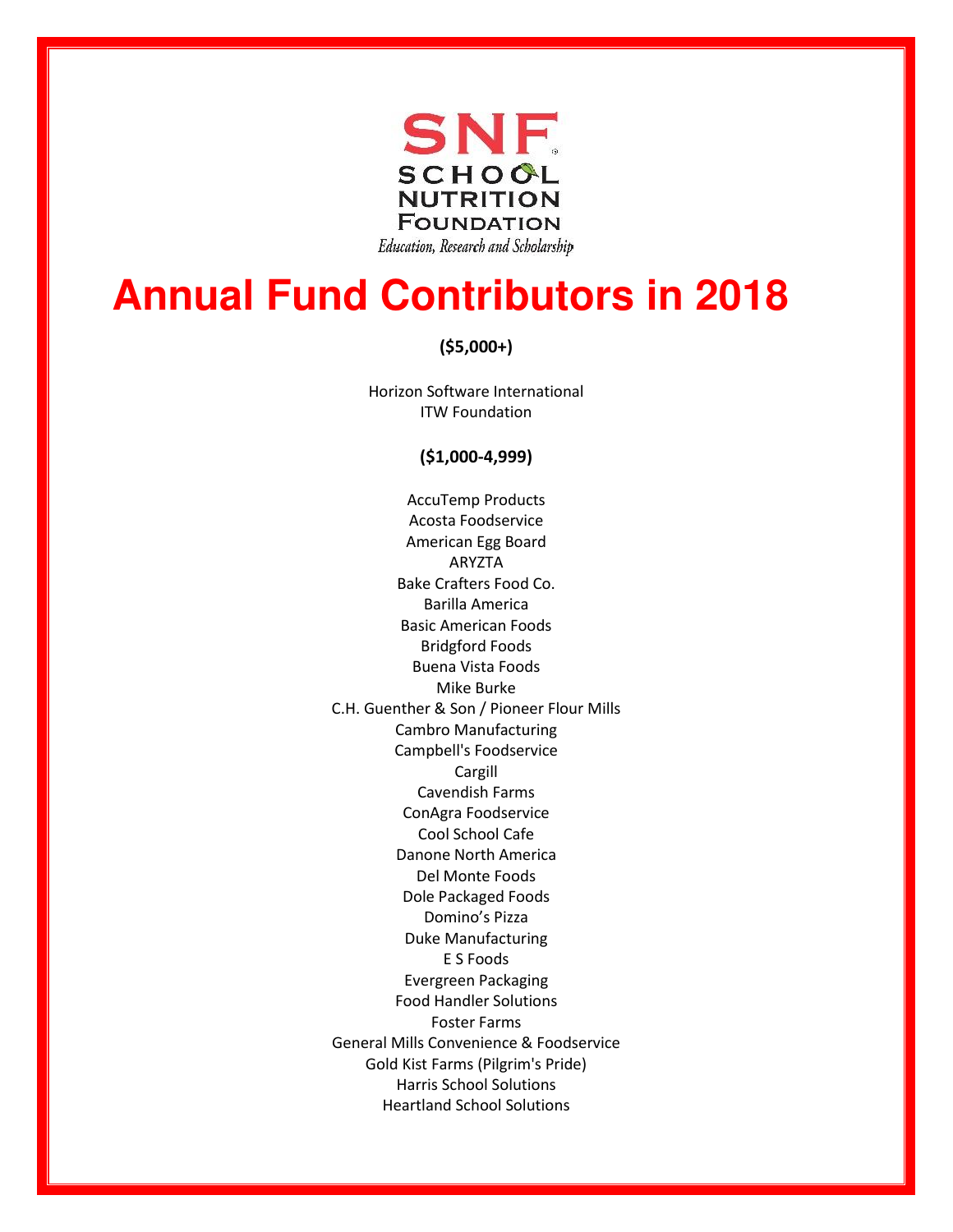High Liner Foods Horizon Software International inTEAM Associates Integrated Food Service ITW/FEG J&J Snack Foods Corp. J.S.B. Industries (Muffin Town) Jennie-O Turkey Store John Soules Foods JTM Food Group Kellogg's KeyImpact Sales & Systems Kikkoman Sales USA Kraft Heinz Co. Lakeside Manufacturing Land O' Lakes Los Cabos Mexican Foods LTI, Inc. McCain Foods USA MealViewer Metro (InterMetro Industries) Michael Foods Mondelez International Mott's Multiteria National Dairy Council National Food Group Nutrislice Pacific Northwest Canned Pear Service PCS Revenue Control Systems PepsiCo Foodservice Perdue Foods Peterson Farms Fresh Post-Consumer Brands Premier Inc. PrimeroEdge Red Gold Rich Products Ruiz Foods Schwan's Food Service School Meals That Rock SFSPac Food Safety & Sanitation System SmartSense SOMMA Food Group Sourcewell (NJPA) SunOpta - Foodservice Tasty Brands The CORE Group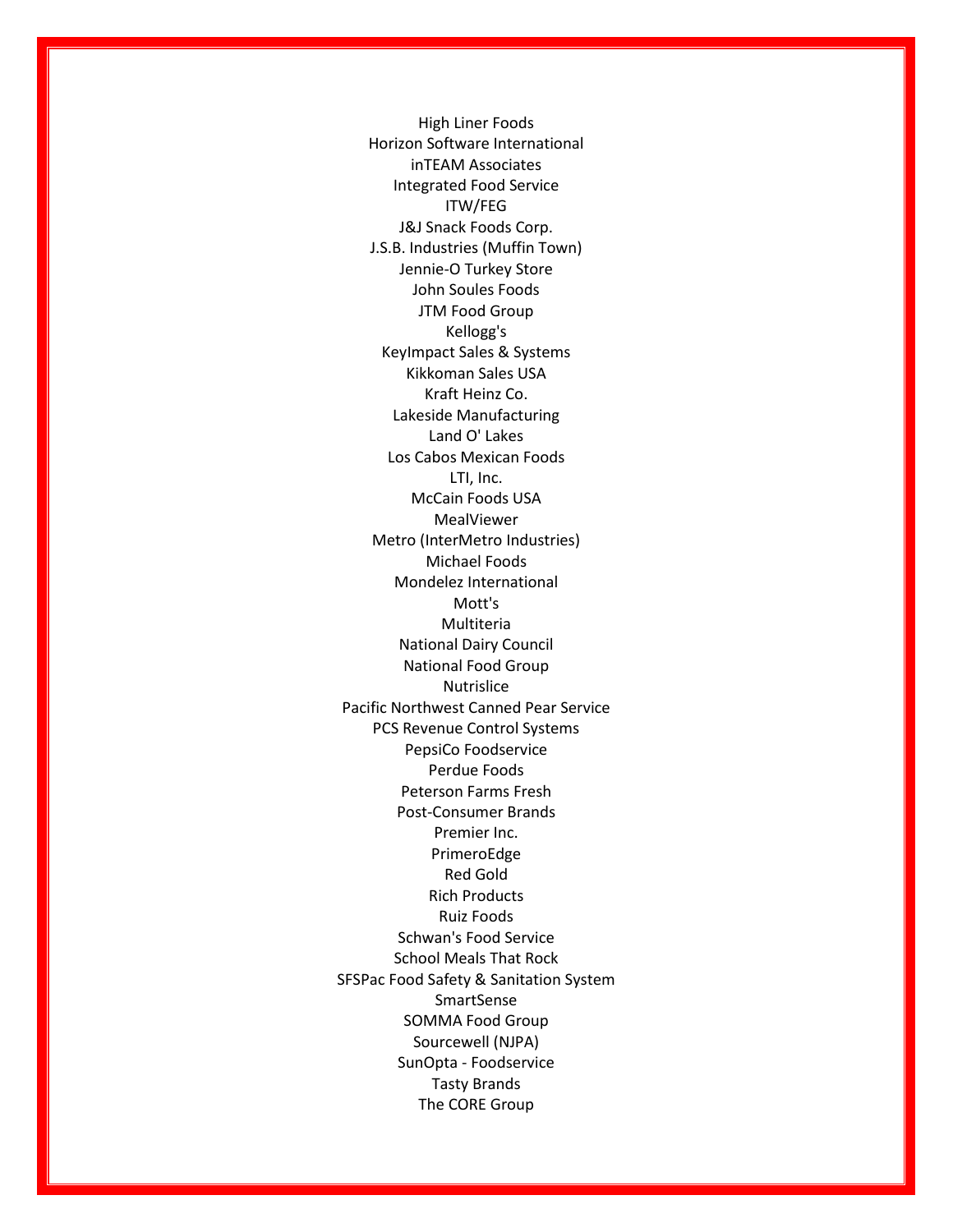The Father's Table The J.M. Smucker Company Titan School Solutions TreeHouse Foods (Bay Valley) Trident Seafoods Tyson Foods Ultragrain by Ardent Mills Uncle Ben's Uno Foods Waypoint Winston Foodservice Yangs 5th Taste

### **(\$500-999)**

Gay Anderson Debbi Beauvais Karen Brown Diabetes Charities of America Sara Gasiorowski Illinois SNA Dale Kramer Kentucky SNA Alicia Landry Patti Montague Nutrislice Kevin Ponce Pro-Team Foodservice Advisors JoAnne Robinett Washington County Public Schools Zink Marketing Inc.

#### **(\$50-499)**

Lori Adkins Barbara Alstrom Jennifer Armstrong Holliday Arnett Jane Balek Julia Bauscher Berkshire Diary Mark Bordeau Nancy Bourke Richard Browder Shirley Brown Chris Burkhardt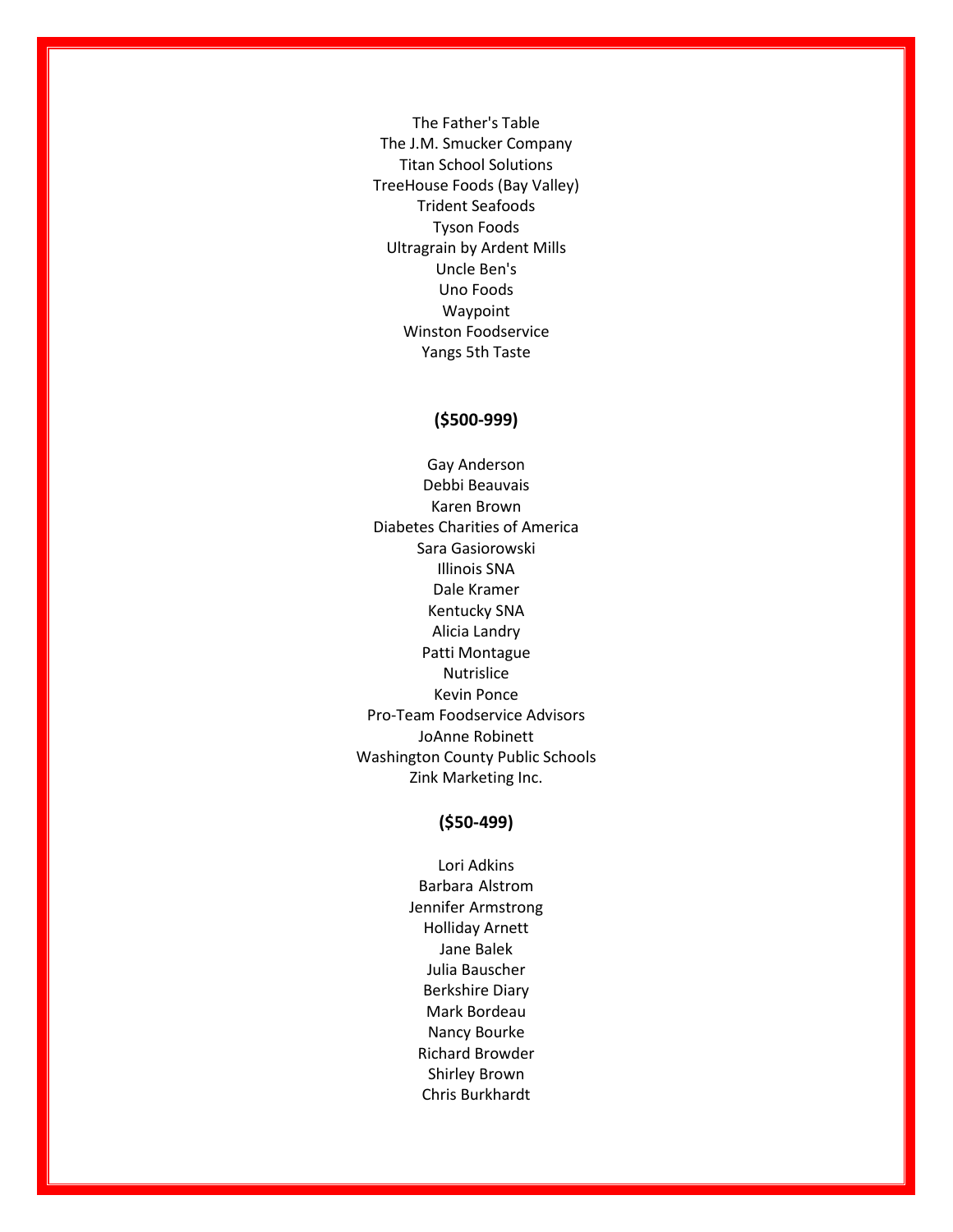Kathleen Burrill Sherry Carrigan Gary Childress Christine Clarahan Sandra Cocca Marci Cox Renee Dalton Lori Danella Doug Davis Monica Deines-Henderson Dekalb Co Eastern Community SD Chris Delsordo Jody DeMatteo Christopher Derico LaRae Doll Becky Domokos-Bays Elizabeth Dooley Roger Doseck Tamara Earl Beth Egan Deborah Egeland Sharon Egi Linda Eichenberger Daniel Ellnor Marty Flynn Food Equipment Rep Services Sandra Ford Alison Francis Kathleen Gattung Lynn Geist Georgia SNA Karen Gibson Angela Haney Renee Hanks Elaine Harris Lynn Harvey Jon Hazard Marilyn Hurt Paul Ingram Linda Irby ISNA Chapter 20 Xaviar Jaramillo Karen Johnson Ruth Jonen Cheryl Jones Joanne Kinsey Sandi Kramer Mary Kurkowski